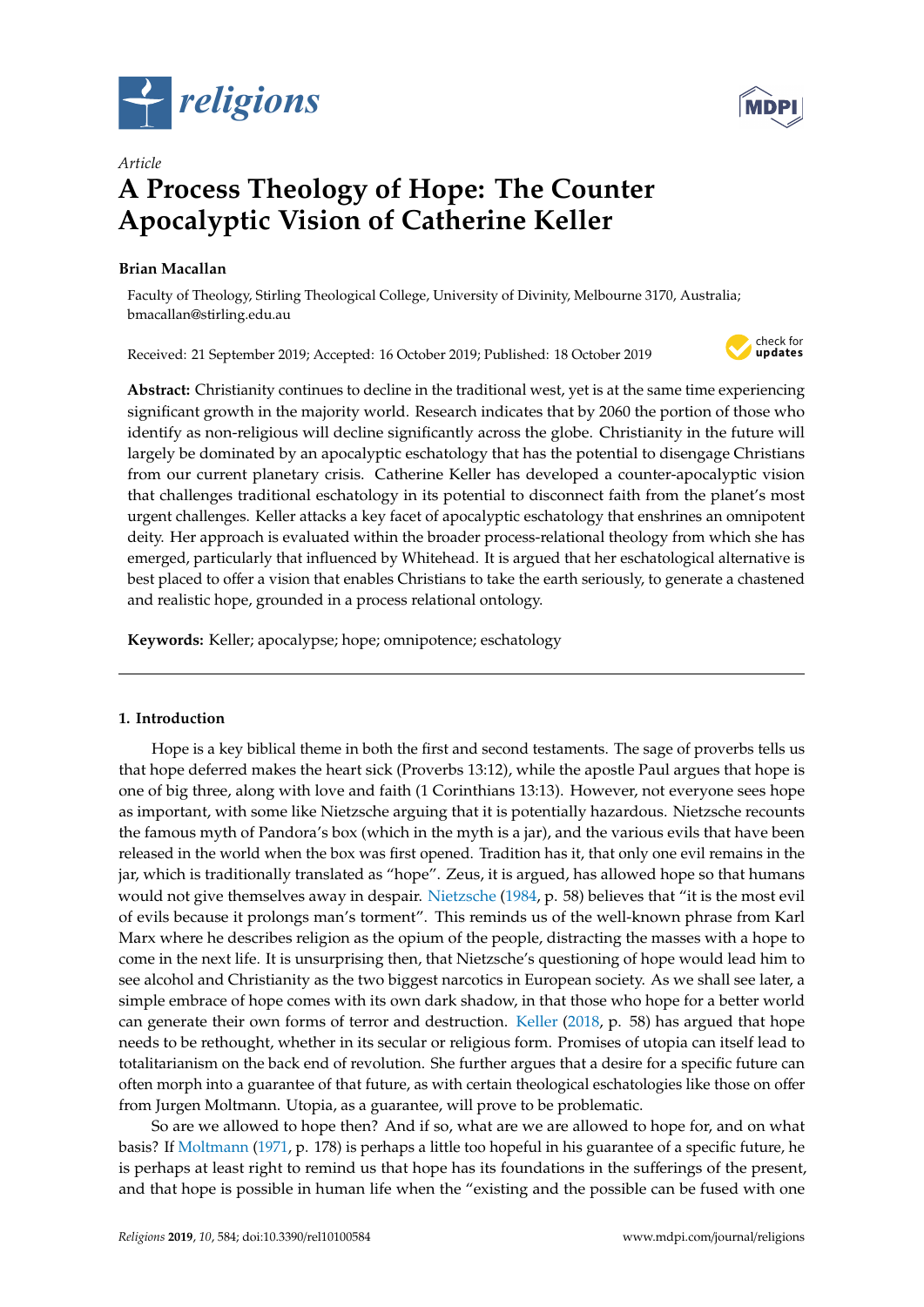another, in which the possible is realized and the new can be made possible". The "dissatisfactions and sufferings of the present" certainly abound, and we needn't look far to realize that our current world system is fragile and that the challenges are large and multifaceted. Climate change and nuclear war being potentially the two most devastating existential threats we face [\(Chomsky](#page-8-3) [2017\)](#page-8-3).

Alongside these collective existential threats, we see the rise of nationalism and its attendant furies, long prophesied by the Catalan sociologist Manuel Castells. [Castells](#page-8-4) [\(2004\)](#page-8-4) long argued that language would continue to be a driver of identity and that the network society and globalization would result in a backlash from patriarchal and fundamentalist groups. Both globalization itself, and its identity-based reaction, would lead to enormous suffering for the world's poor and the environment [\(Castells](#page-8-5) [2000\)](#page-8-5). Amidst these challenges, we have many who tap into the fears and hopes of those both with power, and those with little access to power, who fuel this uncertainty. It is not surprising that nationalism and religion form a powerful and almost unstoppable alliance, with a potential for devastating consequences. The above difficulties give rise to the various political, social and cultural answers that seek to address these concerns. Within a religious context various proposals arise seeking to address how these problems should be attended to, and in what shape or form the responses should take. These questions find themselves falling under the broad category of eschatology<sup>1</sup>.

There are many different versions of eschatological hope within world religions, and Christianity in particular, that mark our current landscape. Many of these eschatological hopes have a long history within the church, often being formed out of the cultural contexts in which they immerged. Some might argue that questions of eschatology might be irrelevant to many of those in the "traditional west". The church has been in decline in many of the historic Christian centres, and will likely continue to reduce in both influence and numbers. Globally though this is not the case, as religious belief as a proportion of the world population is projected to grow substantially in the decades to come (more of this later). The specific brand of Christian belief of the future is likely to be captured by an eschatological outlook that absolves us from taking responsibility for the earth and the significant challenges we are facing. It is apocalyptic<sup>2</sup> in its outlook, being driven by an understanding of God where God is both all-powerful and all-knowing. Even within countries with declining religious belief, a fusion between non-religious nationalism and religious fervor often form alliances for specific goals. Regardless, eschatology is here to stay, and it is a particular eschatology that will gain the biggest market share. This version of eschatology can best be defined as decoding apocalyptic. This specific brand of eschatology finds itself under a more broadly based evangelical eschatology that is awaiting the final return of Christ and divine intervention to bring about a new heaven and new earth.

This needn't be the only eschatological outlook though that Christians might embrace to generate hope. Catherine Keller's counter-apocalyptic vision and process eschatology provide one such alternative, potentially better suited to our current challenges. It is one that provides a chastened, or realistic hope, for our future. Central to Keller's concern is the dual damage that omnipotence and omniscience pose to any healthy eschatological outlook, with particular focus on the former. Keller's proposal, however, needs to be examined against the backdrop of both the growth of religion worldwide (particularly Christianity) and its dominant eschatological outlook. This provides the context for demonstrating the importance of an alternate eschatological hope grounded in a rejection of omnipotence and omniscience. Keller's outlook is one that is perhaps most relevant to our current planetary emergency, a hazardous hope, one grounded in a specific vision of God. This vision generates a hope that is a "struggle of the vulnerable now". Not from any place of certainty, but a hope that

<sup>&</sup>lt;sup>1</sup> The word eschatology is often conceived as dealing with the "last things". [McDowell and Kirkland](#page-8-6) [\(2018,](#page-8-6) p. xii) have challenged this conception of eschatology. Rather they propose "a series of lenses on understanding eschatological statements, or what the content of Christian hope is". In their work, Catherine Keller is examined through an existential lens.

<sup>2</sup> This apocalyptic outlook falls mostly within McDowell and Kirkland's apocalyptic lens, though with clear overlaps with the political lens too. It is important that their lenses should not be construed "as discrete and exclusive (there are overlaps between them) or as simple and coherent categories (there are multiple types of approaches even within each).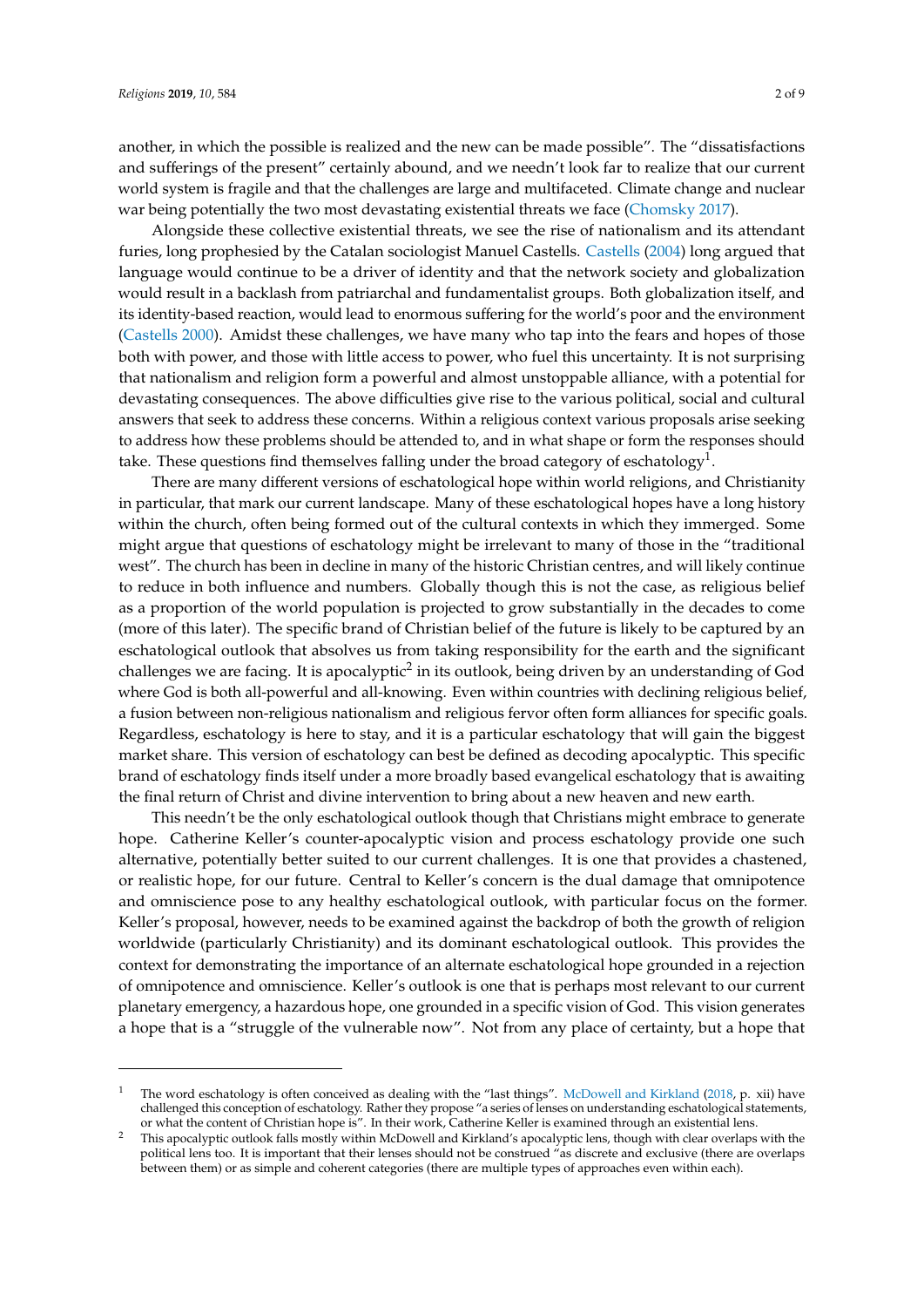"cuts free from the numbing cycle of optimism and pessimism. Optimism and pessimism both know the outcome. The hazardous hope however does not know, does not predict. Nor does it patiently await ... this hope grieves even as it activates. Even now" [\(Keller](#page-8-1) [2018,](#page-8-1) p. 59). To prosecute the case for the relevance of Keller's eschatology we must first proceed to outline the current growth of Christianity worldwide, and the specific eschatological tenor we have mentioned it embodies. This will move us into looking specifically at Keller's critique of this form of eschatology, focusing on its use of revelation, and its understanding of an omnipotent Deity. The next part will describe Keller's response in process-relational terms. What will emerge from this is a rejection of apocalyptic eschatology and particularly its version of an omnipotent Deity. It will be an affirmation of a non-coercive, interconnected God, understood panentheistically. This will form the hope that generates Keller's response to what she believes is the current planetary emergency.

#### **2. Eschatology and the Growth of Religion**

There is no shortage of voices decrying the decline of religion in the west. This decline has been going on for some time, specifically in North America, Europe and Australasia. This has been slightly offset by the boom in Pentecostal mega-churches in many of these settings. Despite this, the decline continues to be rapid and substantial. What is often forgotten though in these discussions, is that the worldwide trend is moving strongly in the opposite direction. Indeed, religion worldwide is expected to grow significantly over the next few decades. [Hackett et al.](#page-8-7) [\(2017,](#page-8-7) p. 8) has shown that the world's non-religious members are due to decline substantially from 18 to 13%, while the growth areas will be dominated by the Christian and Muslim faiths. The research indicates that:

Between 2015 and 2060, the world's population is expected to increase by 32%, to 9.6 billion. Over that same period, the number of Muslims—the major religious group with the youngest population and the highest fertility—is projected to increase by 70%. The number of Christians is projected to rise by 34%, slightly faster than the global population overall yet far more slowly than Muslims.

There is significant growth in the Christian religion in South America, Africa and parts of Asia. The research (p. 12) indicates that by 2050 Africa will account for a staggering 42% of the world's Christians. Although Pentecostalism is one of the fastest growing denominations, there is increased growth in Anglicanism and Catholic branches of the faith [\(Jenkins](#page-8-8) [2002,](#page-8-8) pp. 90–92). The form and tenor of this growing Christianity is one less inclined to liberal versions of the Christian tradition. Its focus is supernaturalist, with a strong emphasis on healing and prophecy, often deemed to be fundamentalist in nature (p. 107). Fundamentalism is a complex term, with a multifaceted history, and used differently depending on the context.<sup>3</sup> Apocalyptic Eschatology, however, has been central to fundamentalism in its early formation.<sup>4</sup> Although it is certainly true that the majority of Christians believe in a second coming, they have very different understandings of how this will eventuate. The forecasting of the end times is central to the fundamentalist outlook, and something that even in the seventies James [Barr](#page-8-9) [\(1977,](#page-8-9) p. 191) recognized had the potential to overwhelm conservative evangelicalism more broadly. Further to this the 1970s and 1980s saw the wedding of apocalyptic logic to the republican political agenda in the United States [\(McDowell and Kirkland](#page-8-6) [2018,](#page-8-6) pp. 20–21). The Christian right in America is not simply committed to a passive waiting, but rather in actively participating to bring about the millennial future. This end-time view now seems central to evangelical thinking and that, "Pentecostals, fundamentalists, and evangelicals believe that the End Times will usher in a battle

<sup>3</sup> Fundamentalism as a movement has its roots in some of the specific challenges that faced American culture in the 1920s. It focuses on strong beliefs around the inerrancy of scripture and salvation through Jesus to achieve this salvation and avoid the tortures of Hell [\(Marsden](#page-8-10) [1980,](#page-8-10) p. 3).

<sup>4</sup> James [Barr](#page-8-9) [\(1977,](#page-8-9) p. 199) has recounted the history of the formation of fundamentalism with its direct link to apocalyptic millenarianism.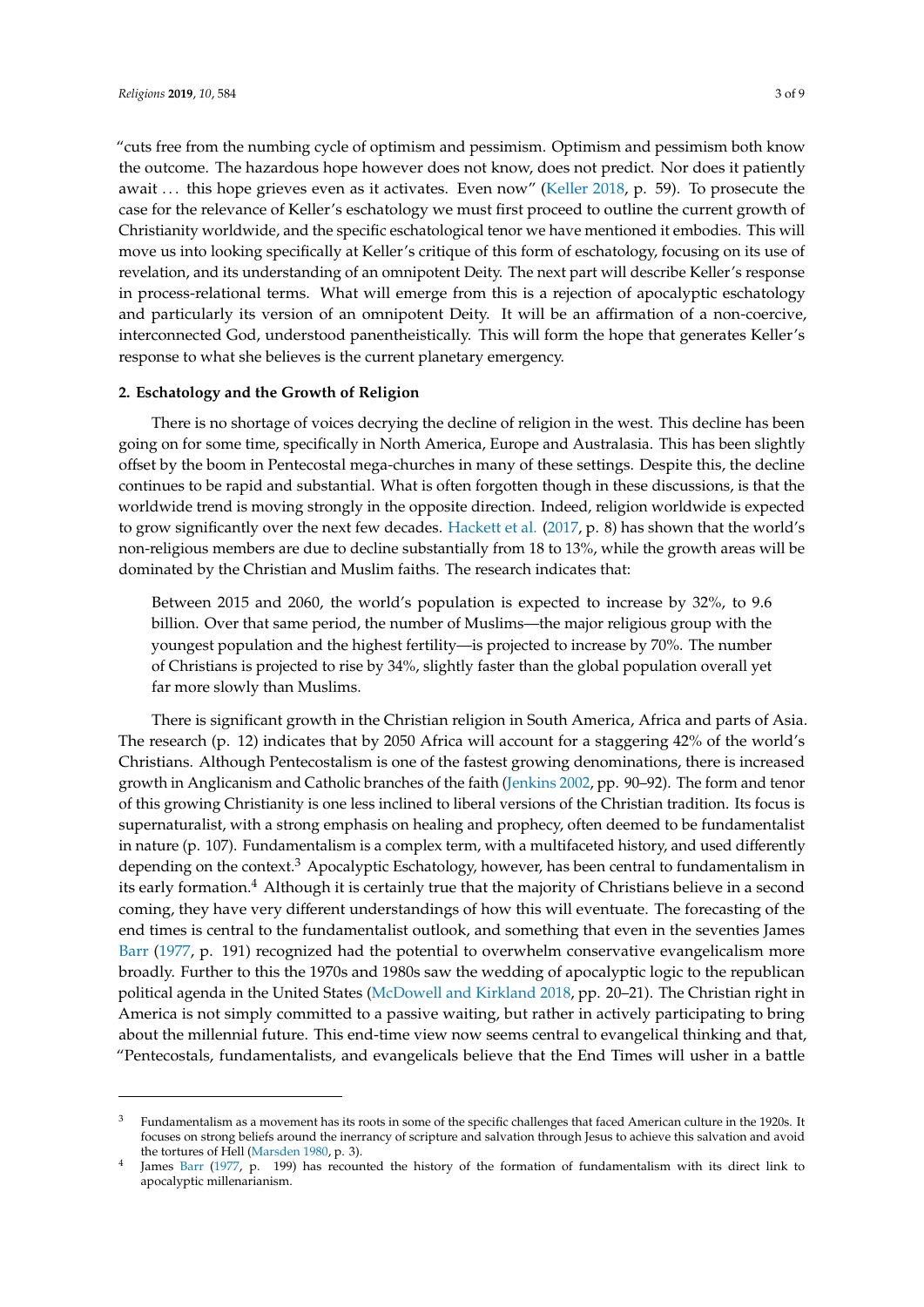between God and Satan. Fundamentalists believe that the battle is taking place today, and the earth itself is the battleground" [\(Clark](#page-8-11) [2005\)](#page-8-11).

Unfortunately, this view and its vision of the future is a catastrophic one, in which the last things involve not "a renewed earth, but the destruction of the earth. Heaven is, then, an escape from this world after being called into the clouds". According to [Žižek](#page-8-12) [\(2010,](#page-8-12) p. 336) fundamentalists have always tended to read the apocalypse in strictly biblicist terms, in a literalistic manner. [Keller](#page-8-13) [\(2004,](#page-8-13) p. 4) encourages us not to abandon the apocalypse to the fundamentalists though, but rather to imagine an alternate future to the one that they provide. This involves challenging a hope that is not about "a final omnipotent intervention from above".

Keller grounds her counter apocalyptic vision in a process ontology [\(McDowell and Kirkland](#page-8-6) [2018,](#page-8-6) pp. 46–47). This involves a rejection of an omnipotent and omniscient being. Keller has attacked the conception of an omnipotent deity and made this critique central to her counter apocalypse. Indeed, it is her critique of traditional apocalyptic visions that they too easily endorse these two features of understanding God that are so problematic, omnipotence and omniscience. By re-imagining God in terms of process thought, Keller offers a hope that is more earthy<sup>5</sup>. It is, therefore one which cannot simply wait for a future eventuality, and in the process neglect current concerns. It can also not rely on coercive power to bring that future about. It is a hazardous hope that as mentioned earlier, is neither pessimistic nor optimistic.

# **3. Rejecting the Apocalypse and Omnipotence**

It is in Keller's book *God and Powers: counter apocalyptic journeys* in which she takes aim at traditional eschatologies that have placed their hope largely in a future divine event. This event will be brought about by divine intervention from God and will demonstrate God's power. This future event is a certainty, based on God's foreknowledge of the future. [Keller](#page-8-13) [\(2004,](#page-8-13) p. 19) believes that we need to raise a theological question about power more generally, questioning traditional answers within this stream of eschatology. Keller rejects Calvin's understanding of God, and what she deems his incomprehensible providence, which she equates with divine omnipotence more generally (p. 26). She believes that this omnipotent God is a false God (p. 29) and rejects the idea of a transcendent understanding of God that this might imply. This transcendence is often coupled with the doctrine of *creation ex nihilo.* Keller takes issue with this particular doctrine that involves God creating the world out of nothing. Rather, [Keller](#page-8-14) [\(2008,](#page-8-14) p. 48) prefers an understanding of God where God lures out of the deep, what she calls a *novo-creation-ex-profundis.* On her account, there was no all-powerful act of creation that brought the universe into being. Here Keller is drawing specifically on the process tradition, in which there were always other entities in existence alongside God. This major feature of process theology is linked to another of its key tenants as articulated by Whitehead; that God persuades, rather than forces.<sup>6</sup> If one has a God who can use power to create a world, surely this God can intervene in the future to change it for the better? And if God can, then why doesn't God do this? [Keller](#page-8-13) [\(2004,](#page-8-13) p. 30), along with process thinkers more generally, rejects God's ability to intervene with force. She believes that "Christians are ready for an alternative to an assumption of Gods omnipotence, for a transcending cosmic power". [Keller](#page-8-13) [\(2004,](#page-8-13) p. 31) asks us to,

Let the hierarchical universe of unilateral and omnipotent sovereignty fade into a more widely democratic cosmos of unpredictable and uncontrollable—but never unordered—interrelations. God is called upon not as a unilateral superpower but as a relational force, not an omnipotent creator from nothing, imposing order upon chaos, but the lure to a self-organising complexity, creating out of the chaos.

<sup>5</sup> [McDowell and Kirkland](#page-8-6) [\(2018,](#page-8-6) pp. 46–47) have accurately referred to her apocalyptic vision as being one from below.

<sup>6</sup> For a good introduction to the religious thought of Whitehead see Dombrowski's *Whitehead's religious thought: from mechanism to organism, from force to persuasion* [\(Dombrowski](#page-8-15) [2017\)](#page-8-15).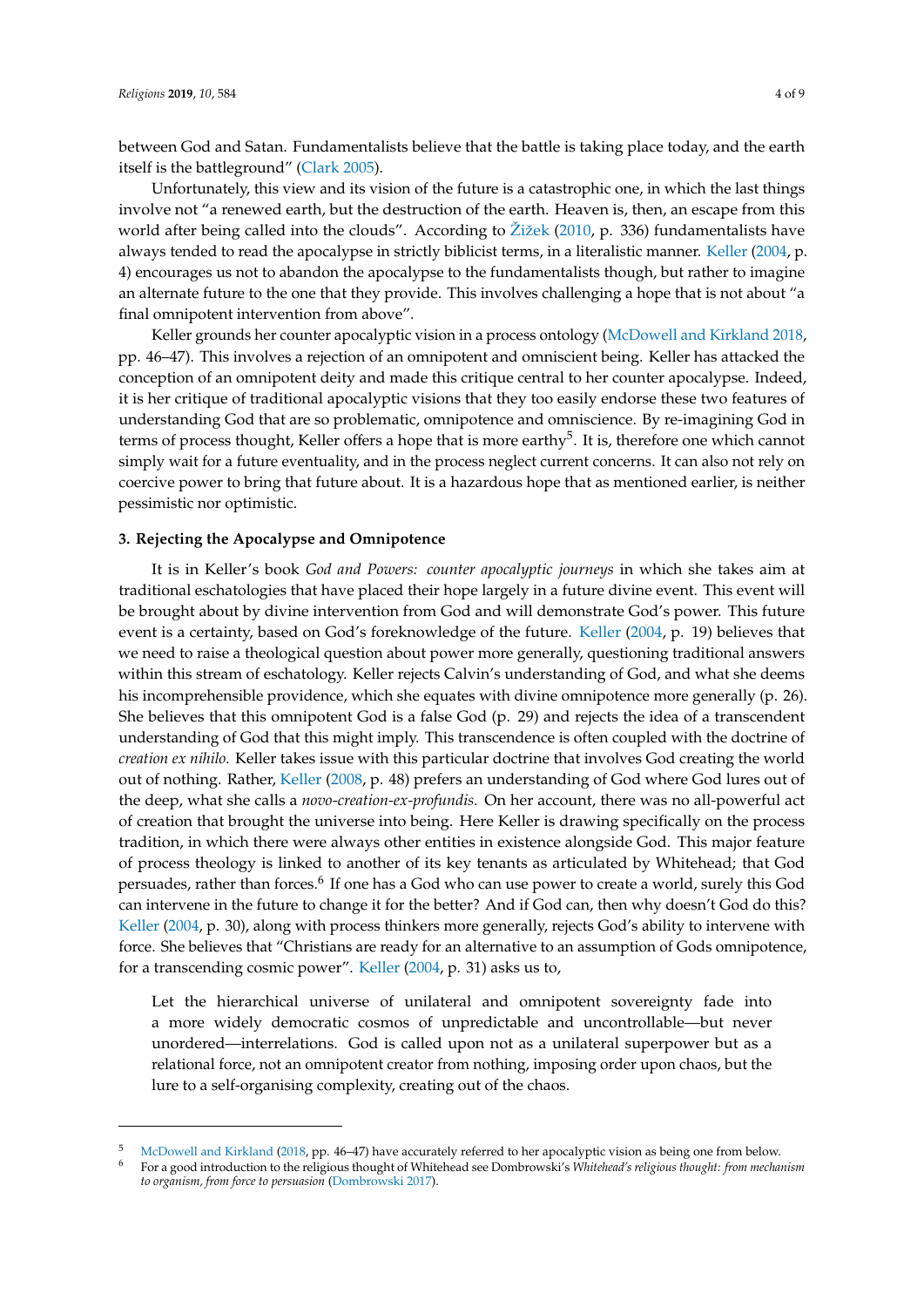An important critique that emerges from her vision of a persuasive God who is not omnipotent, is a challenge to liberation theologies who have found too easy sustenance in apocalyptic imagery and language. Although not rejecting liberation accounts, she cautions those that would read the book of Revelation as an anti-imperial apocalyptic justification for violent revolt against those that oppress (such as empire). It is hard for us to "clean" the book of Revelation from its misogynistic and brutal imagery. Here omnipotence "doubles and mimics the imperial power" [\(Keller](#page-8-13) [2004,](#page-8-13) pp. 41, 46), for in the apocalypse,

God's enemies also get tortured. So what instability of agency is John compensating for, or repressing in the ritual torture of the enemies of the Messiah? Could it be the omnipotence of God that is so highly contestable? Is the regime of invisible divine power not difficult to believe in, especially when history seems –as it so often does—to be going the other way? What is more theologically unstable than the dream of divine control?

It is these broader questions of how power is portrayed in Revelation that should lead to the questioning of omnipotence itself according to [Keller](#page-8-13) [\(2004,](#page-8-13) p. 48). This should lead to further questions being asked concerning how utopian dreams of the future, with the apparent dissolution of all mourning and suffering, are brought into being. If this is achieved through unilateral omnipotence, then the potential justification for ritual violence to bring about peace can be justified [\(Keller](#page-8-13) [2004,](#page-8-13) p. 50). This leads [Keller](#page-8-13) [\(2004,](#page-8-13) p. 51) to conclude that we ought to question the entire "doctrinal arsenal of omnipotence: divine sovereignty, aseity and impassibility, irresistible grace, creation ex nihilo, the exclusive incarnation and revelation in Christ, Final judgment".

Does this mean that we need to reject engagement with the apocalyptic language of Revelation completely? [Keller](#page-8-13) [\(2004,](#page-8-13) p. 74) suggests not. She appreciates the vision of the new creation, but rejects the torture chambers in the basement that is the underside of that vision. The hope of liberation in the book of Revelation is often accompanied with the complete extermination of one's enemies. We must, therefore, accept the "moral limits" of this book and the negative impact that it has had

But if for a moment we bracket the clumsy question of whether we should blame the text itself or only its interpretations for all the human-made apocalypses of two thousand years of biblical citation, we may at least agree that the story needs changing. [\(Keller](#page-8-13) [2004,](#page-8-13) p. 81)

Keller looks to Whitehead as one example of someone who provides a counter exception to the omnipotent deity and the violence of revelation. She builds on Whitehead's metaphysics, rejecting the notion of separate substances, and affirming the reality of an interdependent becoming. What is so important about Whitehead's metaphysics that provides Keller with an alternative vision to omnipotence? Central to process ontology is the affirmation that at a fundamental level events, not substances, are primary. Further, these events are all interrelated and interconnected. These interrelated events are in a continual creative movement and becoming. God, as the supreme being, is part of this metaphysical reality, often referred to as its chief exemplification. Each event is referred to as an actual occasion that prehends the past through a process of concrescence as it moves towards a novel future. At a base level, these actual occasions have "feeling" towards the past, or other actual occasions. Although Whitehead's metaphysics is certainly complex, this key idea of inter-connectedness that [Keller](#page-8-1) [\(2018,](#page-8-1) p. 138) engages with, allows her to propose a Deity that is in an interdependent activity of becoming with us.

Each actuality, divine included, is a process of embodiment contracting in itself the entangled materializations of the universe. The metaphor is of divinity as one who does not control any creature, even an electron ... Divine agency then does not control the outcome of any becoming, even its own. It causes only by calling. It does not coerce, command, or hack its way into the creature, even the electron

This is linked back to the earlier discussion of creation-ex-profundis that Keller proposes, which is against a creation out of nothing. There is an emergent of becoming from the deep, through a continual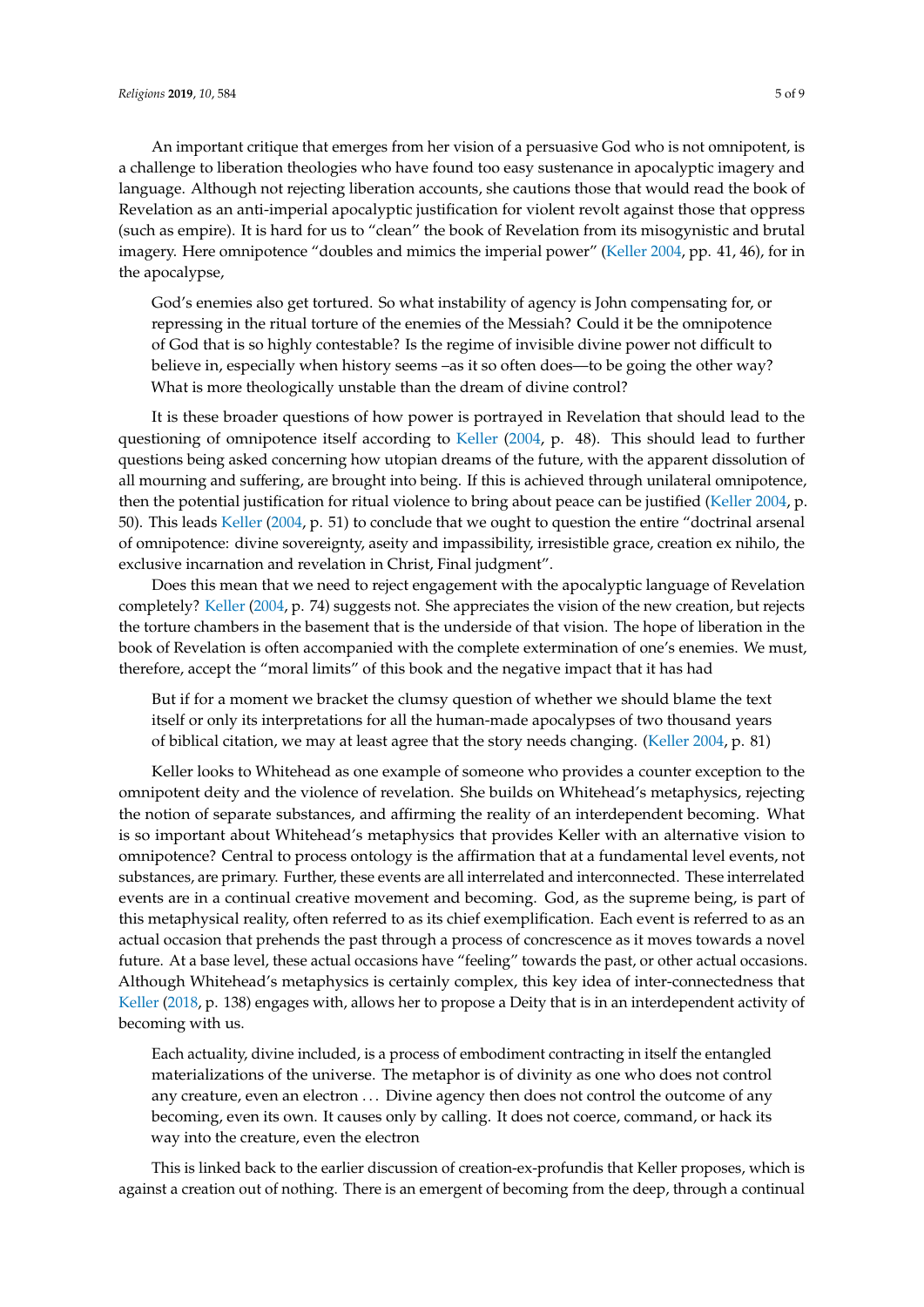interdependent multiplicity of difference. Keller believes that a process theistic vision allows for a deep affinity with the natural world, one in which God is deeply connected with the process of becoming itself. The image emerges of God and the world as "all in", and moving towards the future with real risk. In this reality we "conceive here a divinity who is potentially 'all in all' and, as such, relational through and through, requiring our participation" [\(Keller](#page-8-1) [2018,](#page-8-1) p. 146). It is for this very reason that Keller embraces a panentheistic understanding of the God-world relationship. She is careful to describe her panentheistic approach as apophatic panentheism, being cautious to foreclose discussions on the God-world relationship. Nonetheless, she maintains the importance of panentheism for both its potential critique of divine omnipotence, along with the challenge it poses to our collective effort of becoming, and with that, one's personal responsibility for the future.

### **4. Panentheism and Process**

Keller asks us to imagine a God that is present within the world, and the world within God. This is traditionally known as Panentheism, which needs to be contrasted with both Pantheism and Theism. David [Gri](#page-8-16)ffin [\(2014,](#page-8-16) p. 2) outlines the panentheistic position as one in which "the world's causal patterns are part and parcel of that which exists necessarily, understood as not simply God (as traditional theism says), or simply as world (as atheism says), but God-and-the-world". Panentheism has a long history both in philosophical and theological traditions. It finds a central place though in the process metaphysics developed by Whitehead. Process metaphysics argues that God is also subject to the same process and duration that any other entity in the universe is [\(Debaise](#page-8-17) [2017,](#page-8-17) p. 27)<sup>7</sup>. This process is a continual creative becoming [\(Whitehead](#page-8-18) [1978,](#page-8-18) p. 222). The universe, like God, is a creative advance into novelty. Philip [Clayton](#page-8-19) [\(2000,](#page-8-19) p. 505) believes that it is panentheism that can provide the resources we need to begin to think about divine agency in fresh and creative ways. Pantheism is often conceptualised using the mind/body analogy. Clayton suggests seeing God as mind and the universe as body [\(Clayton](#page-8-20) [2008,](#page-8-20) p. 147). This has strong affinities with certain perspectives on how Hegel conceptualized the relationship between the finite and the infinite. Peter [Singer](#page-8-21) [\(1983,](#page-8-21) p. 108) has argued that a Panentheistic perspective is what best captures Hegel's understanding of God, and in ways very similar to process thinking, "God needs the universe in the way as a person needs to the body".<sup>8</sup>

Many fear that this is a downgrading of traditional conceptions of God, but that needn't be the case. God may still be conceived as the ultimate being who cannot be surpassed by any other being, and further, that this being can be all-wise. God, as an actual entity, has the wisdom of the ages as it has been transformed through the passage of time [\(Hartshorne](#page-8-22) [1967,](#page-8-22) p. 128). The future though has not arrived, neither for the universe, nor for God.

God, therefore, does not know the future, nor does God have the power to intervene to bring about any specific change in the world. God can lure the world into a preferred reality, can persuade, but not force. God can lure because God is intimately involved in the world panentheistically. One can see clearly how this is a blow to any eschatology that might want to fix a certain outcome to a desired future date. Hans Jonas believed that this perspective on Gods nature was the only plausible option for a belief in God after Auschwitz. [Jonas](#page-8-23) [\(2008,](#page-8-23) p. 270) tackles this by arguing that "Only a completely unintelligible God can be said to be absolutely good and absolutely powerful, yet tolerate the world as it is". Although this generates specific questions concerning theodicy, the finer point Jonas is asking us to consider should not be passed over too quickly. It is a suffering and becoming God (p. 290), and a rejection of omnipotence that he is proposing (p. 291). The myth that Jonas develops to describe this God is deeply eschatological, where God has risked within creation, and needs creation to become

[Debaise](#page-8-17) [\(2017,](#page-8-17) pp. 26–27) discusses how creativity is the ultimate principle in the universe to which even God is in the process thereof. Creativity is the description of all of reality being in the process of continual creative advance.

<sup>8</sup> [Singer](#page-8-21) [\(1983,](#page-8-21) pp. 104–8) does a good job in distinguishing between Pantheism and Theism and then locating Hegel in terms of both. This is the point at which he proposes panentheism as the alternative to best capture Hegel's understanding.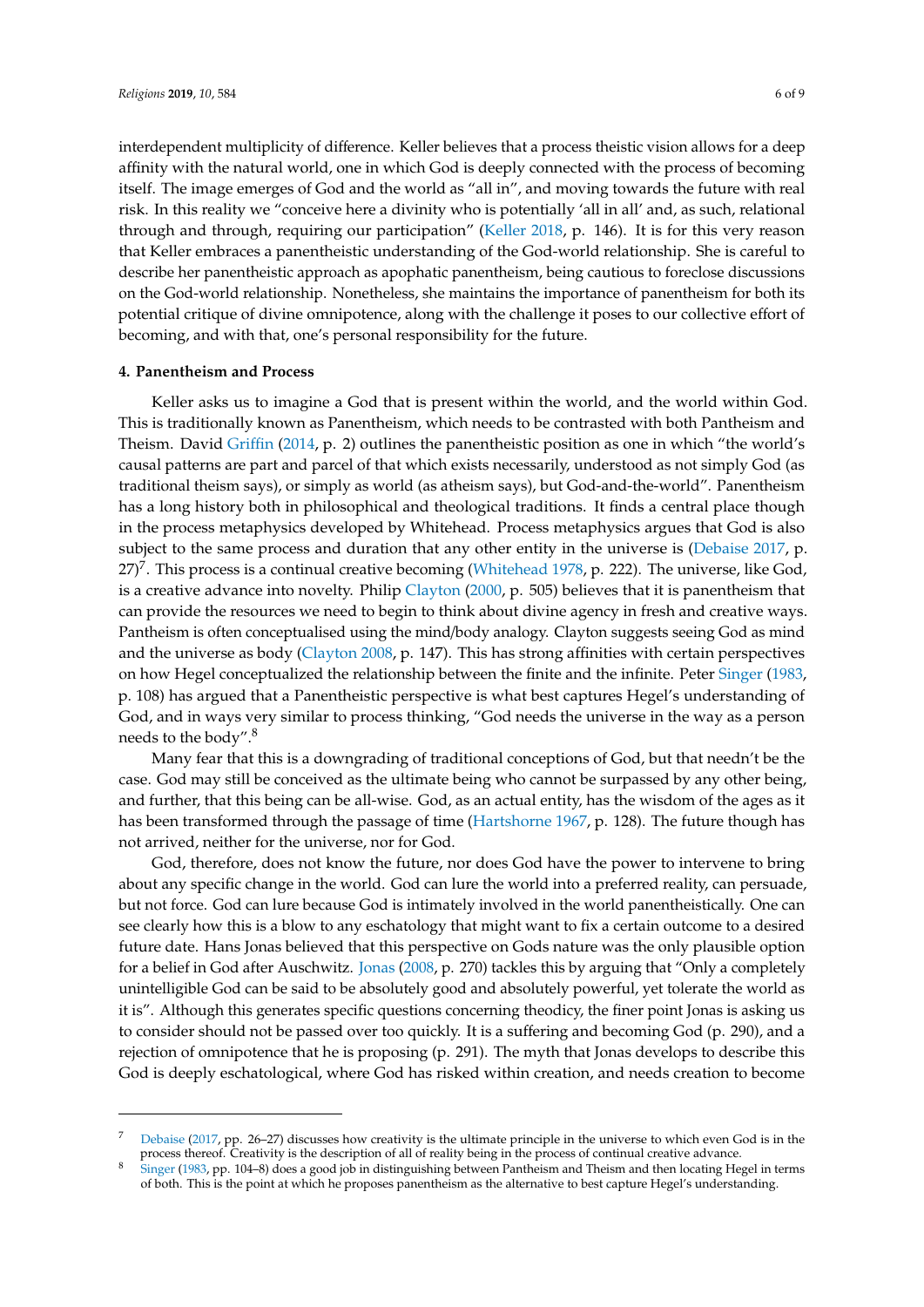if we perpetuate a theology of omnipotent control, we can blame all of our failings on God who might have intervened, might have rescued us. The failure might feel like a betrayal. But the betrayal, it seems after all, is our own. And our theology, our God-construct, is complicit.

Therefore, process eschatology always entails that we are at risk. If God cannot intervene at any point in the future, the risk of oblivion for the human species, or the planet as a whole, is all too apparent. We cannot wait for the apocalypse to come, but ironically we may bring about the apocalyptic end of the world. Hope though can be grounded in the belief and affirmation that God at every given moment is holding out before us a preferred future of justice, beauty, and value. God acts through us by being with us, and hence "There is no divine action apart from creaturely action, but equally the divine action is the principle of hope in the creaturely action" [\(Cobb and Gri](#page-8-24)ffin [1976,](#page-8-24) p. 158). Norman [Pittenger](#page-8-25) [\(1970,](#page-8-25) p. 90) in his defense of process eschatology believed that the traditional perspective on the last things, which emphasizes a future divine intervention, foretold through divine omniscience, does not allow us to face reality with honesty and humility.

Keller has been quick to remind us that the future is an open one, and as yet unknowable. This has been the key insight process theology has sought to address based on Whitehead's metaphysics. The future is not determined, but it is there as a possibility or probability [\(Keller](#page-8-26) [2011,](#page-8-26) p. 93). We cannot know nor control that future though. This need not lead us to despair, however, because we believe that "a better now is possible" (p. 158).

#### **5. A process Eschatology for Earth's Future**

Having explored in some detail the core vision of Catherine Keller's counter apocalyptic alternative with regards to eschatology, based on the process ontology developed by Whitehead, we can now explore its implications for the earth's future. Keller offers a process panentheistic becoming that affirms interrelatedness, while at the same time rejecting omnipotence and omniscience as divine features of God.<sup>9</sup> Why could this be important for a more holistic approach to eschatology for the planet?

For one, it does not allow us the luxury of sitting back to watch and wait for a future divine intervention. To put it more directly, there is no rider coming on a white horse to restore the world to a past glory, nor a coming utopia. It is of course by no means obvious that the belief in a divine intervention in the future will result in apathy in the present. In fact, millenarian theology has in the past led to intense missionary activity. The difficulty remains though, that there is a strong temptation in apocalyptic eschatology to neglect the earth if there is a guaranteed utopia in the offing.

Keller reminds us that we ought to feel the urgency of climate change, knowing that there is no divine action to come, none that will simply turn down the temperature from decades of human abuse. The recent HBO series *Chernobyl* is a stark reminder of the dangers of nuclear power to destroy not only human life, but life on a large scale. In recent times there has been a strong push for evangelicals to begin to think about the earth in a way in which our efforts are taken up into God's plan for the future. Most notably NT Wright has been one of the more vocal proponents arguing for a continuation of this earth, and not its destruction. Although admirable, and certainly dignifying to human effort, it still allows for the eventual culmination of the ages and intervention by God to bring about the future new heavens and earth. The temptation still remains however, to disconnect from the existential threats and challenges we are facing. Keller's process vision brings human efforts to the front and centre of the current drama. God cannot rescue us. Further to this blunt assessment, there is no foreknowledge

<sup>&</sup>lt;sup>9</sup> For a more philosophically informed reflection regarding the earth's future from a process perspective see [Gare'](#page-8-27)s [\(2016\)](#page-8-27) work *The Philosophical Foundations of Ecological Civilization*.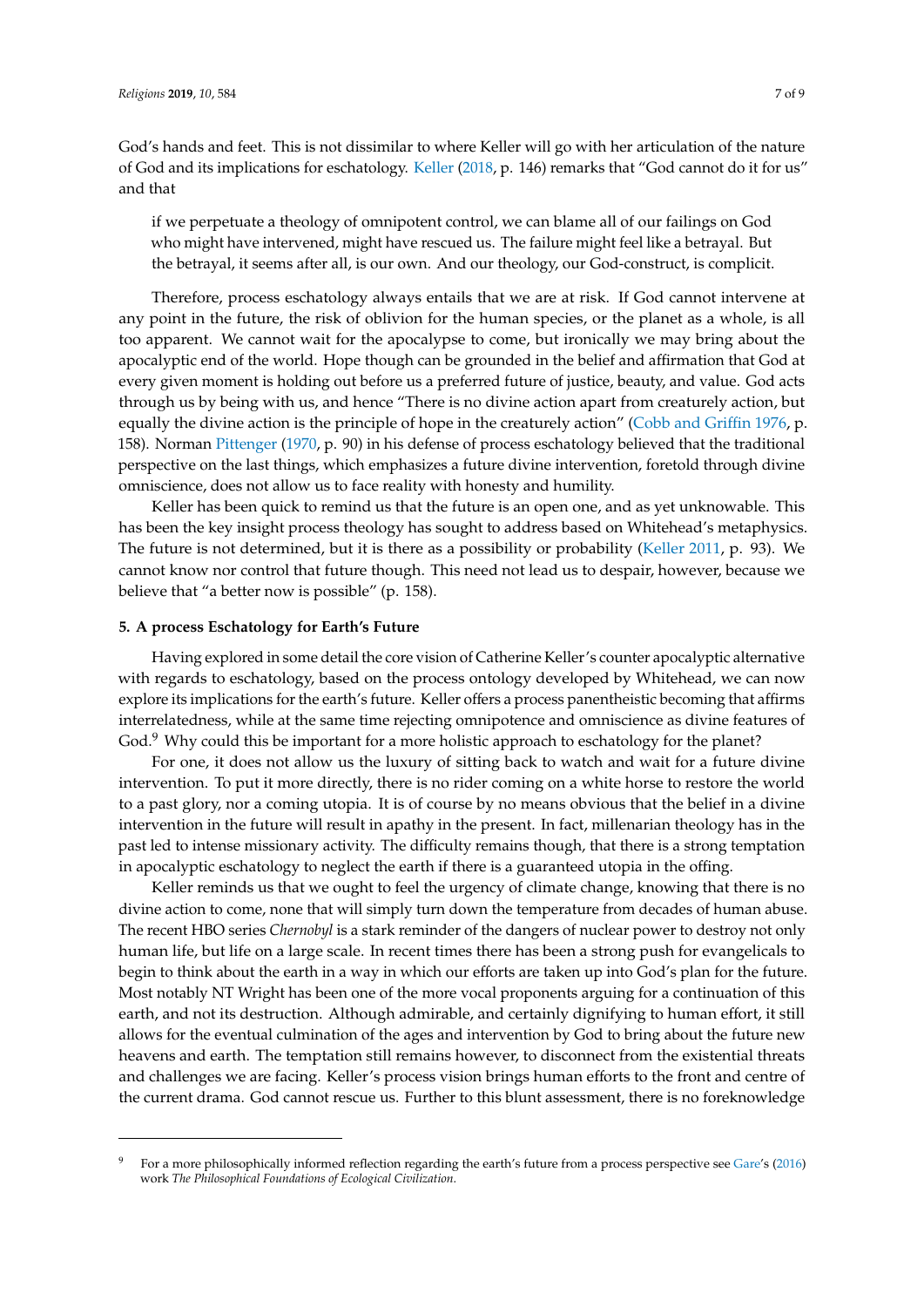of the future that allows us to take comfort that things will turn out for the best. So where then does hope lie?

This is where Keller's apophatic panentheism urges us to think the God-World relationship as one of interrelatedness and becoming. We are interrelated in two ways, both with God and the rest of the universe. Becoming and continual change, allows us the vision to work for a better future. By being interrelated to God we may be invited (or lured in process language) towards an alternate reality than the one we currently inhabit. In this sense God is continually, in every moment, holding out the best possible alternative in any given situation. This is what is seen as divine persuasion, as against divine coercion. The hope here is grounded in Gods continual faithfulness not to give up on us, or the world. God's interrelatedness with us further allows us to influence God, along with being influenced. In this sense, as [Whitehead](#page-8-18) [\(1978,](#page-8-18) pp. 347–48, 351) noted, "God is the fellow sufferer who understands". Interrelatedness has a further implication though, in that we are connected not only to God, but to each other and the earth. Our interconnectedness reminds us of our shared fate, while at the same time the collective potential to work together for a future that is good for all. This interconnected multiplicity is such that there is a potential that can be harnessed to a becoming that could be transformative. This transformation though is fraught with risk, in that there is the very real potential that we might wipe out life, or at least human life. This is a rejection of hope as pure optimism. It is, however, not simply given over to pessimism either. For if we can affirm God's presence, panentheistically understood, we can embrace God's faithfulness in each moment, along with our interrelated collective becoming, and hope for a better world. This must always be a hazardous hope. Can the "eventiveness of every becoming" offer us anything?

And we will wonder, in view of the earth crisis that the anthropos embodies, if any kairos can arrest and suspend the chromos of planetary doom—enough, at any rate, to trigger the realization of another possibility. Surely not, we suspect, if we await some messiah, as great exception to our condition, to come do it for us. [\(Keller](#page-8-1) [2018,](#page-8-1) p. 6)

# **6. Conclusions**

Religion, and Christianity in particular, will continue to grow worldwide over the next few decades. This will happen alongside the growing planetary challenges from existential threats such as climate change and nuclear war, to the rising refugee and humanitarian crises we face. The political and cultural challenges of nationalism, racism, sexism and LGBTQI discrimination are also apparent.

Eschatologies that defer hope to a time to come have the potential to remove us from many of the above challenges we collectively face. While at the same time, extreme millenarian versions of this future could easily make those realities even worse. It is perhaps too hopeful to imagine that the process eschatological theology articulated above by Catherine Keller will come to dominate the future of the Christian church.<sup>10</sup> Process theology has been, and perhaps will remain, a marginal movement within the broader Christian tradition. It is not unreasonable though to believe that the counter apocalyptic vision that Keller proposes, may take the hard edges off omnipotence and omniscience that currently fuel end-time thinking. Certainly, a panentheistic alternative has the potential to remind us of our interrelatedness to God and the environment. This case will need to be prosecuted carefully to account for the aversion evangelicals feel towards pantheism.

Nonetheless, Keller asks us not to lose hope in dark times, but rather to forge a collective alternative of creative becoming. By affirming God's faithfulness to each event of becoming we know that we are not in this alone, that there is still hope, and perhaps still time. This hope cannot be misplaced, or displaced, to a coming future. Rather it is a hope grounded in God and the potential becoming of our

There are various networks that exist to help churches and communities engage with process theological thinking. The Centre of Process studies at Claremont, along with the recent Centre for Open and Relational Theology are notable examples.